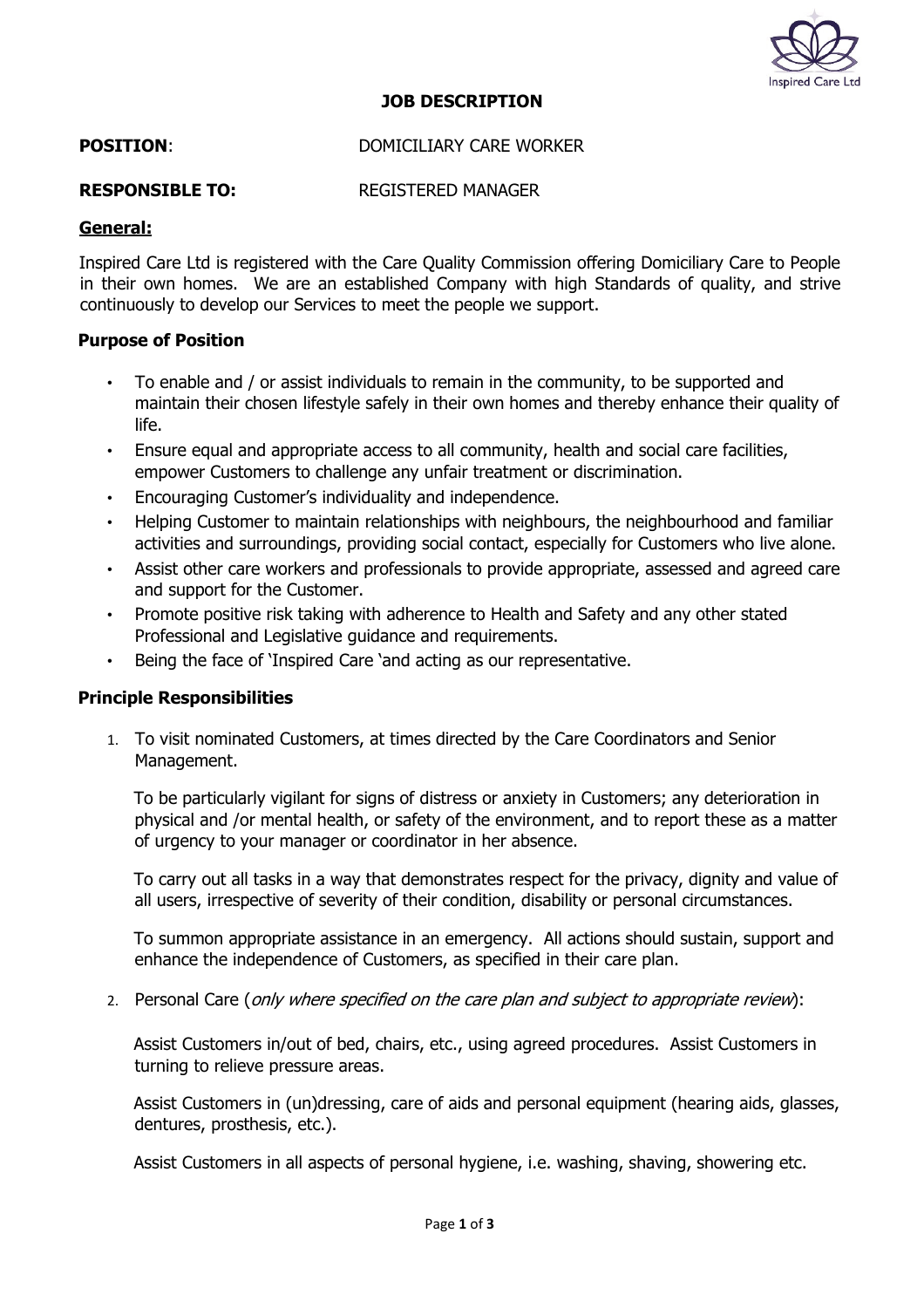

Assist Customers in preparing and consuming their chosen meals, drinks and snacks.

Assist Customers to access toilet facilities, emptying commodes and disposal of incontinence materials, using agreed health and safety procedures.

Encourage Customers to maximise their own abilities and skills.

3. Domestic

Where directed, maintain cleanliness of Customers home, to meet with Health and Safety requirements.

Ensure there are facilities for the Customer (where able to) or them to operate equipment or facilities to offer sources of warmth (where appropriately checked and meet Health & Safety requirements).

Where appropriate home facilities are available, launder and iron clothes and/or bed linen.

Undertake essential shopping, payment of bills, adhering to strict Financial Policies Procedures and Protocols and completion of financial transaction records.

Where directed prepare or reheat meals provided and/or demonstrate to Customer.

4. Social

Actively encourage Customers, according to their capabilities, to participate in all aspects of daily living activities.

Develop and maintain personal contact with the Customer through talking and listening.

Provide support as part of a caring team, liaising with informal carers, other agencies or professionals as necessary.

Provide access to relevant information on available community facilities, where necessary in format or method required by the Customer.

5. Collaboration with Other Agencies

Assist the management to maintain good relationships with other personnel involved in the care of the Customer, i.e. Community Nurses, Social Workers, G.P's, etc., as part of a caring team.

6. General Duties

Promote decision making, responsibility and accountability for all Customers, and facilitate a referral via Line Management for access to Advocacy parties as and when necessary to ensure they are "heard".

Offer the necessary level, and type, of support necessary for Customer s to make and/ or attend necessary appointments or meetings, which affect or enhance their lifestyle, Health and Well Being.

Encourage a meaningful circle of support from others outside the paid circle of support, and promote the philosophy of Think Local Act Personal (TLAP).